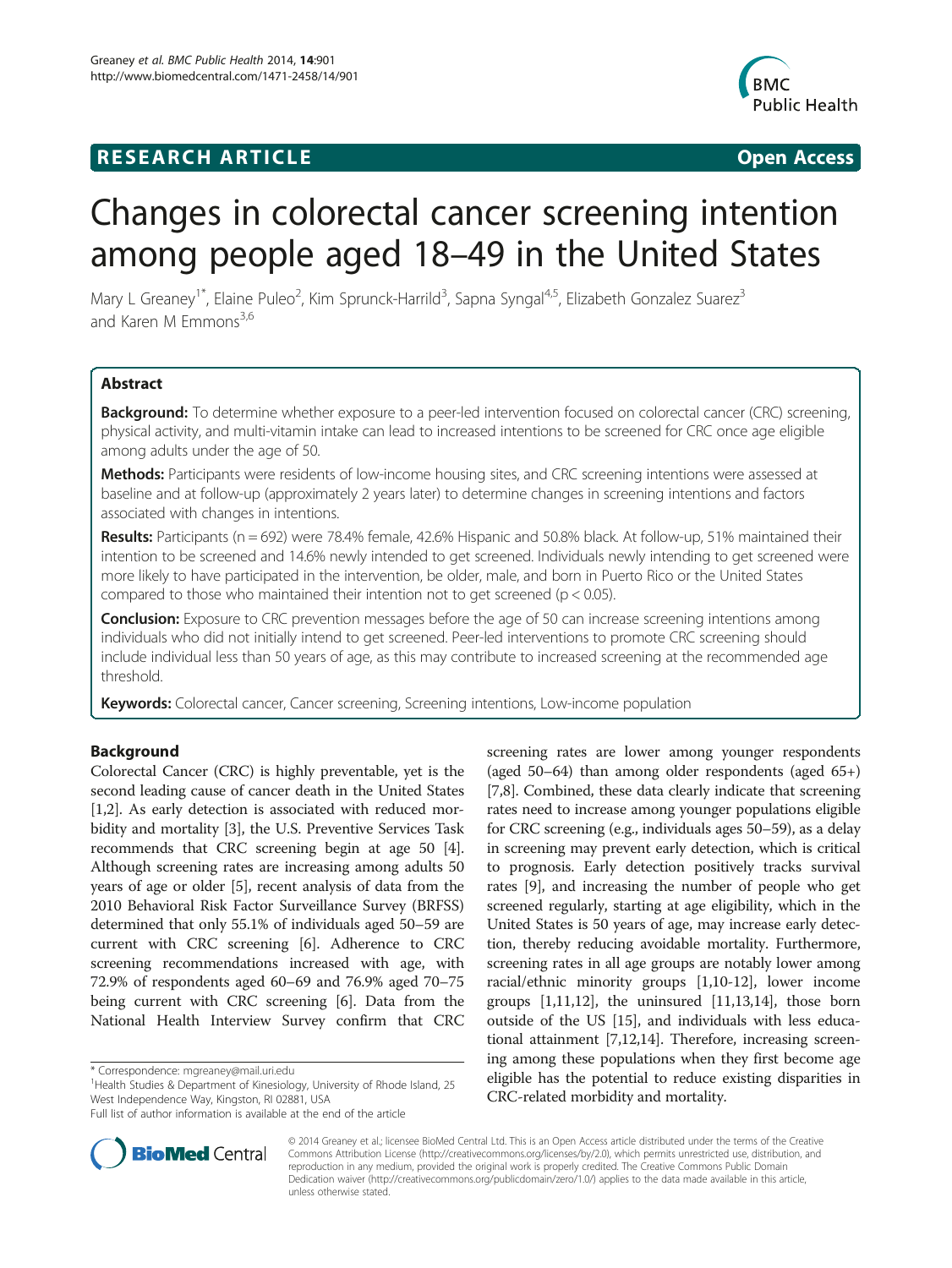Intention to perform a behavior is one of the strongest immediate determinants of behavior [[16](#page-8-0)]. Intention to participate in cancer screening is associated with completed cancer screening [[17-19\]](#page-8-0), as well as return for routine annual cancer screening [[20](#page-8-0)]. We previously examined CRC screening intentions among adults less than 50 years of age living in low-income housing sites who participated in the Open Doors to Health study (ODH); 66% of participants intended to be screened once age-eligible. Individuals with more role responsibilities (e.g. child or parental care giving and primary economic obligation), greater role conflicts (e.g. conflict between daily activities and life demands), and reported higher levels of social cohesion in their community had a greater intention to participate in CRC screening upon turning 50 [\[21\]](#page-8-0). Identifying factors associated with changes in CRC screening intentions among adults less than 50 may allow for salient programs and communication strategies to be developed, which may contribute to an increase in the number of adults who participate in CRC screening as soon as they turn 50 and potentially reduce preventable morbidity and mortality. Thus, this current study was conducted to: 1) determine if the ODH intervention led to changes in screening intentions and 2) examine factors associated with a change in CRC screening intentions among ODH participants aged 18–49.

## Methods

## Study design

This paper is a secondary analysis of data from ODH, which has been discussed in detail elsewhere [[21](#page-8-0)-[23](#page-8-0)]. Briefly, ODH was a CRC prevention trial delivered within 12 low-income housing sites in metropolitan Boston, Massachusetts, United States. Low-income housing sites are an important venue for promoting healthful behaviors, including cancer screening [\[24\]](#page-8-0).

ODH employed a cluster-randomized design with housing sites as the primary sampling unit (six housing sites were intervention sites, six were control sites), and the participant was the secondary sampling unit. This study design was used as the intervention was delivered at the housing site. The intervention was guided by the social contextual model, which recognizes that individual, interpersonal, community, and organizational/systems-level factors influence health behaviors, and explicates the role that social contextual factors have on health behaviors across these different levels [\[25\]](#page-8-0). Both intervention and control sites received increased screening access.

In the intervention sites, residents interested in colonoscopy received from a peer-leader or program staff a package with user-friendly screening preparation instructions and one-to-one education about how to bring this package to the next primary care provider (PCP) appointment and how to discuss his/her desire to get screened with the PCP. In the control sites, the user-friendly instructions

were mailed to each resident participating in the study. The instructions were mailed with a letter that explained how to contact a program staff to help them prepare and get a screening appointment. Study participants could be scheduled for endoscopy appointments within six weeks of referral by the patient's PCP, through a partnership with a screening program at a local hospital. The screening program provided appointment reminders, and transportation if needed. The educational materials distributed at all sites included information about fecal occult blood tests (FOBT), flexible sigmoidoscopy and colonoscopy. These tests also were discussed in the group sessions (see below) held at the intervention sites. Intervention sites also received a peer-led intervention, delivered in Spanish and English, targeting screening, physical activity, and multi-vitamin use. Two to three residents at each intervention site were recruited and trained to serve as peer leaders. Peer-led interventions have been used with success to increase rates of cancer screening and to promote healthful behaviors among low-income, ethnically diverse groups [\[26,27](#page-8-0)], although, to our knowledge, no other peer-led interventions have been designed to promote CRC among residents of low-income housing sites. The peer leaders conducted ongoing outreach and follow-up with residents. They also served as co-leaders with research staff on intervention activities or oversaw intervention activities, which included: 1) community events (i.e., health fairs); 2) group sessions about the intervention targets; 3) monthly poster campaigns featuring intervention targets; 4) resource boards in common spaces that were updated quarterly; 5) ongoing outreach and follow-up; and 6) weekly on-site physical activity series and walking clubs for four 8-week periods. In both intervention and control sites, residents were offered equivalent access to screening through expedited access to endoscopy appointments at two local hospitals for those choosing endoscopy (vs. home test kits).

Participant eligibility requirements included: 1) being a resident of a participating housing site; 2) being 18+ years of age; 3) being fluent in English or Spanish; and 4) not undergoing cancer treatment. Housing site representatives sent eligible residents a letter that introduced the study, and study staff initiated follow-up contact via telephone or home visits to determine interest. All participants provided informed consent and completed the interviewer administered baseline and follow-up surveys in English or Spanish. Baseline data were collected between 2004 and 2005; and the follow-up survey was administered from September 2006 to January 2008. The response rate for the follow-up survey was 81%. The ODH study was approved by the Human Subjects Committee at the Harvard School of Public Health. The present study is limited to ODH participants who at baseline had not been screened for CRC and were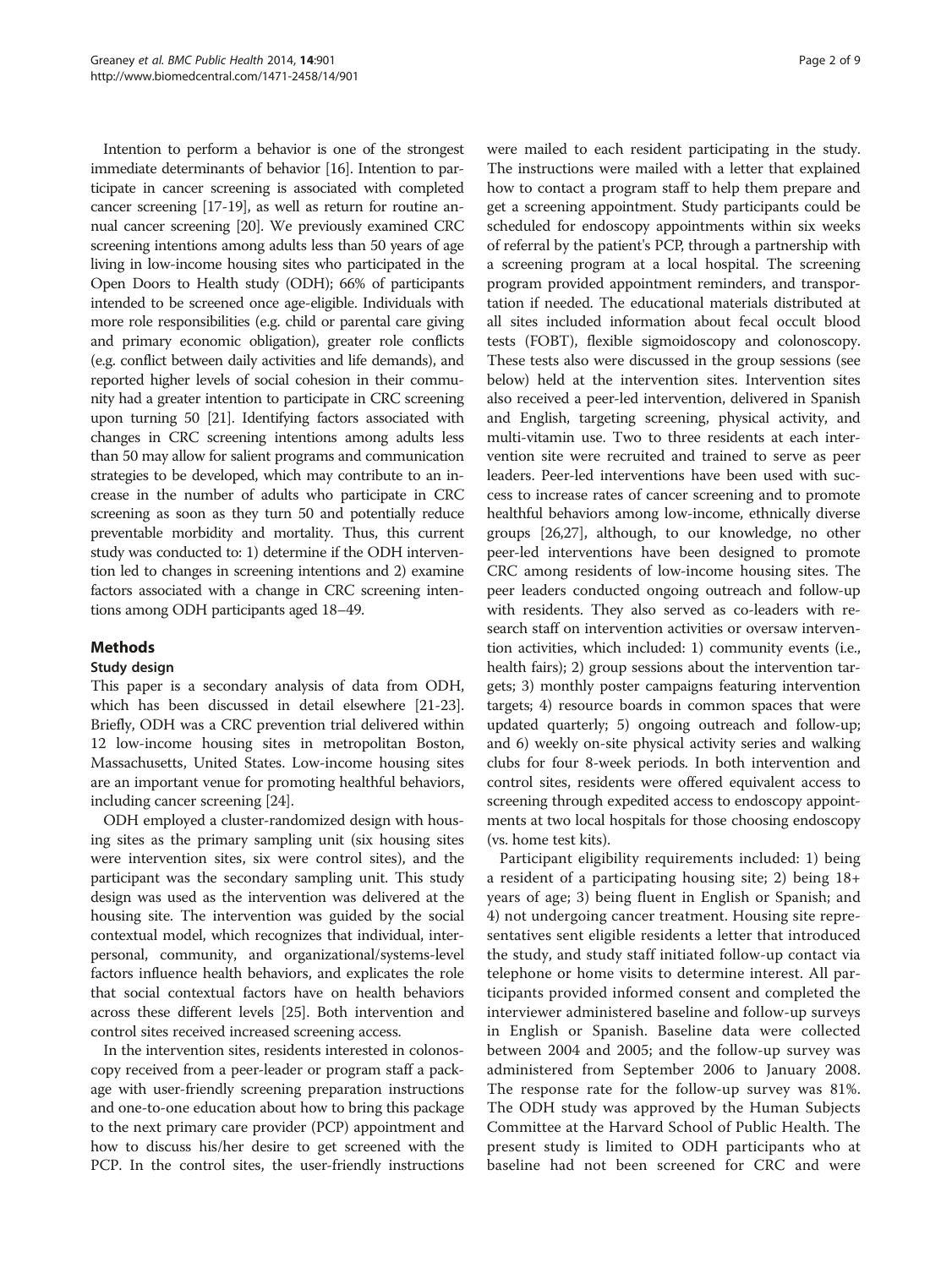between 18 and 49 years of age and who completed the baseline and follow-up surveys.

#### Measures

CRC screening intention was assessed at the baseline and follow-up survey by the question: "Do you plan to be screened for colon cancer?" (yes, no, don't know) [\[21](#page-8-0)]. These data were used to create the variable, change in CRC screening intention. To do this, we first recoded all "don't know" responses ( $n = 63$  at baseline,  $n = 18$  at follow-up) on both surveys as "no", and classified individuals who reported being screened for CRC at follow-up as intending to get screened. We created four categories reflecting change in CRC screening intention: 1) consistent positive intention (yes at baseline and follow-up), 2) new intention (no at baseline, yes at follow-up), 3) discontinued intention (yes at baseline, no at follow-up), and 4) consistent negative intention (no at baseline and follow-up).

#### Contextual factors

We measured role responsibilities, role conflicts, and social cohesion. Role responsibilities were assessed by querying participants about how much responsibility they had for earning money to support the family and taking care of children and/or their household. Response options included little or none, about half, and most or all. Role responsibilities was computed as the number of family roles for which the participant was mostly or fully responsible (0 to 3) and this was used to create a dichotomous variable (0–1, 2–3) [\[28](#page-8-0)]. Role conflicts were assessed by asking participants whether their daily activities created conflicting demands in their life (yes, no) [\[28](#page-8-0)]. Social cohesion was measured by 5 items that assess perceptions of trust and shared values in one's neighborhood. A summary score was calculated (range: 0–4) with a higher score indicating greater levels of social cohesion than a lower score [[29\]](#page-8-0).

#### Health care factors

Participants reported if they had a regular doctor or nurse practitioner (NP) and how many times they had seen that clinician in the past year. They also reported how well their provider understands their social context by answering how well their doctor/NP knows: 1) their responsibilities at work, home, or school; 2) their worries about their health; and 3) them as a person, and their values and beliefs. Responses included not at all, a little, somewhat, and very well. One point was given for each question for which the participants answered *somewhat* or very well, and a summary score was created [\[30](#page-8-0)]. We also determined insurance status (private, public, private + public, uninsured).

#### Socio-demographic characteristics

Participants reported sex, age, race/ethnicity, education, whether English was their primary language, and place of birth, which was collapsed to three categories (US, Puerto Rico, Other). We determined yearly household income (<\$10,000, \$10,000-\$19999, \$20,000-\$29,999, \$30,000- \$39,999, \$40,000-\$49,999, or \$50,000+) and the number of individuals supported on this income. Thus information was used to determine if participant's household income was being at/above or below poverty line based on the 2005 federal poverty guidelines for income and household size [\[31\]](#page-8-0).

#### Analysis

Due to the cluster design, data were weighted up to the population size within each housing site  $(n = 692,$ weighted sample = 1,004). We calculated descriptives for the key variables, and conducted bivariate analyses to examine the associations between the independent variables and change in CRC screening intentions. Using an intention to treat approach, variables that were significant at  $p < 0.10$  overall in bivariate analyses in one or more models were initially entered into a series of cluster randomized, multivariable logistic regression models in addition to intervention status, age, and gender which were selected *a priori*. Next for each individual intention initial multivariable model, covariates with the highest Wald p-value were removed one at time to improve model fit, until all variables left in model were significant other than intervention status, age, and gender which were selected *a priori*. Next for each individual intention initial multivariable model, covariates with the highest Wald p-value were removed one at time to improve model fit, until all variables left in model were significant other than intervention status, age, and gender which were selected a priori. The referent group for all logistic regression models was consistent negative intention. Analyses were conducted using SUDAAN 9.01 and SAS 9.3 statistical software.

## Results

Participants were predominately female, non-White and 42.3% lived at or below the federal poverty line; the sample had a mean age of  $34.3$  (SE = 0.3) years (see Table [1\)](#page-3-0). Over half  $(51.1\%$ , weighted sample  $n = 513$  of participants maintained a consistent positive screening intention and 14.6% (weighted sample  $n = 147$ ) had a new screening intention. However, 7.6% (weighted sample n = 76) of participants who reported at baseline that they intended to get screened when age eligible no longer had this intention at follow-up and  $26.7\%$  (weighted sample n = 268) had a consistent negative screening intention (see Figure [1](#page-4-0)).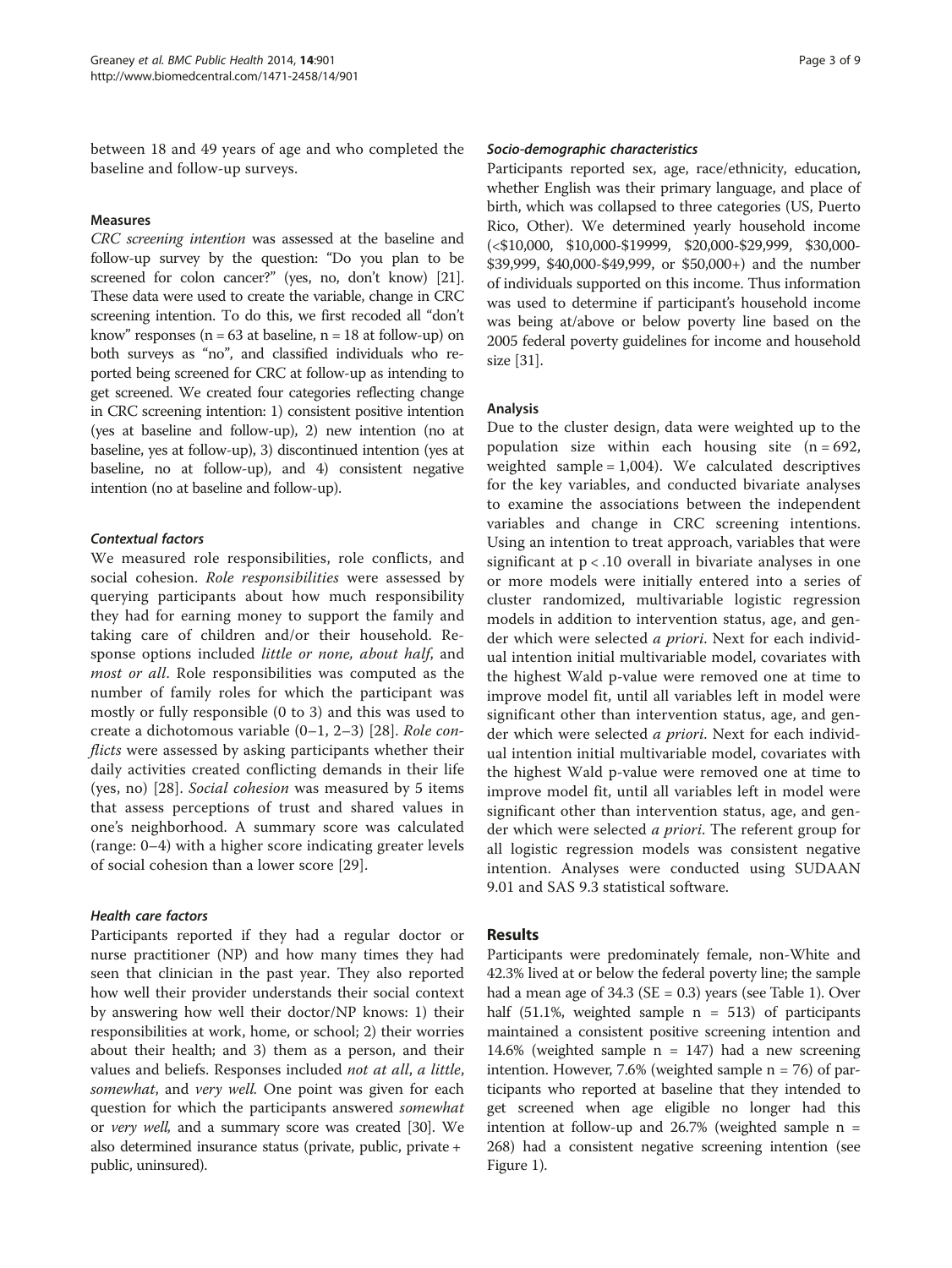#### <span id="page-3-0"></span>Table 1 Weighted baseline characteristics of study samples ( $n = 1,004$ )

| Socio-demographics                            | N (unweighted sample) | % or Mean (SE) <sup>a</sup> |
|-----------------------------------------------|-----------------------|-----------------------------|
| Age (SE)                                      | 692                   | 34.3 (0.3)                  |
| Female                                        | 535                   | 78.4                        |
| Race/ethnicity                                |                       |                             |
| Hispanic                                      | 277                   | 42.6                        |
| Black                                         | 372                   | 50.8                        |
| White/Other                                   | 41                    | 6.6                         |
| Poverty lineb                                 |                       |                             |
| Above poverty line                            | 313                   | 45.2                        |
| At or below poverty line                      | 293                   | 42.3                        |
| Missing                                       | 86                    | 12.4                        |
| Education                                     |                       |                             |
| < high school (HS) diploma                    | 142                   | 21.8                        |
| HS diploma or equivalent                      | 227                   | 32.1                        |
| More than HS diploma                          | 322                   | 46.1                        |
| Place of birth                                |                       |                             |
| US                                            | 422                   | 59.2                        |
| Puerto Rico                                   | 107                   | 17.3                        |
| Other                                         | 162                   | 23.4                        |
| % English 1 <sup>st</sup> language            | 401                   | 55.6                        |
| Insurance status                              |                       |                             |
| None                                          | 40                    | 5.9                         |
| Public only                                   | 367                   | 53.1                        |
| Private only                                  | 229                   | 33.1                        |
| Public + private                              | 52                    | 8.0                         |
| Socio-contextual factors                      |                       |                             |
| Social cohesion (mean)                        | 690                   | 2.49 (0.03)                 |
| # Role responsibilitiesb                      |                       |                             |
| $0 - 1$                                       | 260                   | 37.9                        |
| $2 - 3$                                       | 408                   | 62.1                        |
| % Have role conflicts                         | 278                   | 42.7                        |
| <b>Health care factors</b>                    |                       |                             |
| % Have regular MD/NP                          | 544                   | 80.5                        |
| MD/NP <sup>c</sup> understands social context |                       |                             |
| Not at all                                    | 250                   | 36.0                        |
| A little                                      | 75                    | 12.2                        |
| Somewhat                                      | 102                   | 15.7                        |
| Very well                                     | 241                   | 36.1                        |
| Number of times saw regular MD/NP last year   |                       |                             |
| $\circ$                                       | 74                    | 10.6                        |
| $1 - 3$                                       | 347                   | 49.2                        |
| $4 < 12$                                      | 202                   | 30.3                        |
| $12+$                                         | 67                    | 9.9                         |

Note: <sup>a</sup>The percent or mean (SE) are from the weighted sample. <sup>b</sup>Number of role responsibilities is the number of roles (earning money to support the family taking care of children, taking care of household) for which the participant had most or all the responsibility. <sup>C</sup>NP = nurse practitioner.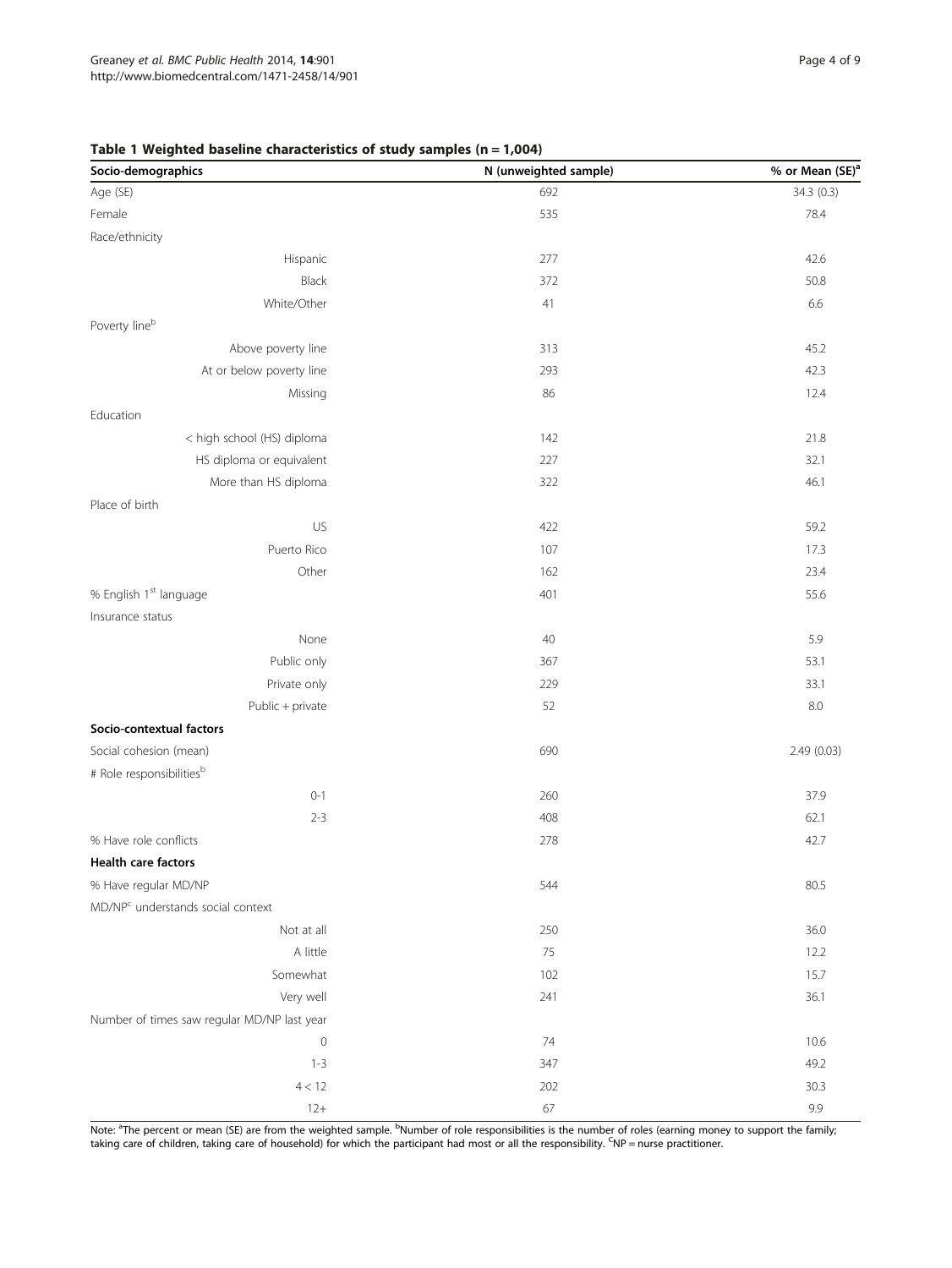<span id="page-4-0"></span>

As shown in Table [2](#page-5-0), variables age, gender, place of birth, English as a  $1<sup>st</sup>$  language, social cohesion, role responsibilities, and role conflicts were significant at p < 0.10 in one or more of the bivariate analyses. Compared with individuals with a consistent negative intention, participants newly intending to get screened were more likely to have been in the intervention arm, be older (thus closer to the recommended screening age), and to have been born in the US. Similarly, individuals with consistent positive screening intention were more likely to be older, male, and born in Puerto Rico or the US than those with a consistent negative intention. Participants with a discontinued screening intention had fewer role responsibilities than participants with a consistent negative intention. Individuals in the intervention arm were 63% more likely to have new screening intention than those in the control arm.

## **Discussion**

As early detection is associated with a reduction in CRCrelated morbidity and mortality, efforts to increase screening among those with the lowest uptake, including newly age-eligible individuals, racial/ethnic minorities and those with limited incomes, is critical. Thus, it is important to determine if participation in CRC prevention programs before age 50 can increase screening intentions. Study results confirm that exposure to a peer-led CRC prevention education and outreach program before the age of 50 can increase screening intentions among low-income individuals.

Nearly all participants were insured (94.2%), had a healthcare provider whom they could name (80.5%), and had seen their provider at least once in the past year (89.3%). Taken together, these factors should lead to a population inclined to get screened, yet at baseline 41.3% of participants did not intend to get screened, and our intervention increased screening intentions among

these individuals. Unfortunately, however, more than onethird (34.3%) of participants (i.e., individuals with discontinued intention and consistent negative intention) did not intend to get screened at follow-up, which is very concerning. Women and individuals born outside of the US or Puerto Rico were less likely to intend to get screened once age eligible, and it is possible that this lack of intention is due to other more pressing and immediate concerns (e.g., family obligations, financial constraints) [[32](#page-8-0)-[35\]](#page-8-0).

It is somewhat surprising that the examined health care variables were not associated with change in CRC screening intentions in the final models. Previous research among individuals over 50 has found that discussing CRC screening with a health care provider is positively associated with screening intentions [[10](#page-8-0)], and that a provider's understanding of a patient's social context is associated CRC screening [\[30\]](#page-8-0). Most participants had insurance and a regular healthcare provider whom they had seen in the previous year; however, CRC screening may not have been a focus of these visits given that participants were not yet age eligible. Health professionals may want to begin discussing CRC screening with patients well before they are age-eligible for screening to increase CRC screening rates among their patients who are in their 50s.

It is also surprising that the examined contextual factors were not associated with positive changes in CRC screening intention. We had hypothesized that individuals reporting greater social cohesion would be consistent in their positive screening intentions or have a new screening intention. Prior research has found that neighborhoodlevel cohesion is linked to beneficial health outcomes, such as reduced mortality [\[36,37\]](#page-8-0) and increased/improved physical activity [[38](#page-8-0)]. We also had hypothesized that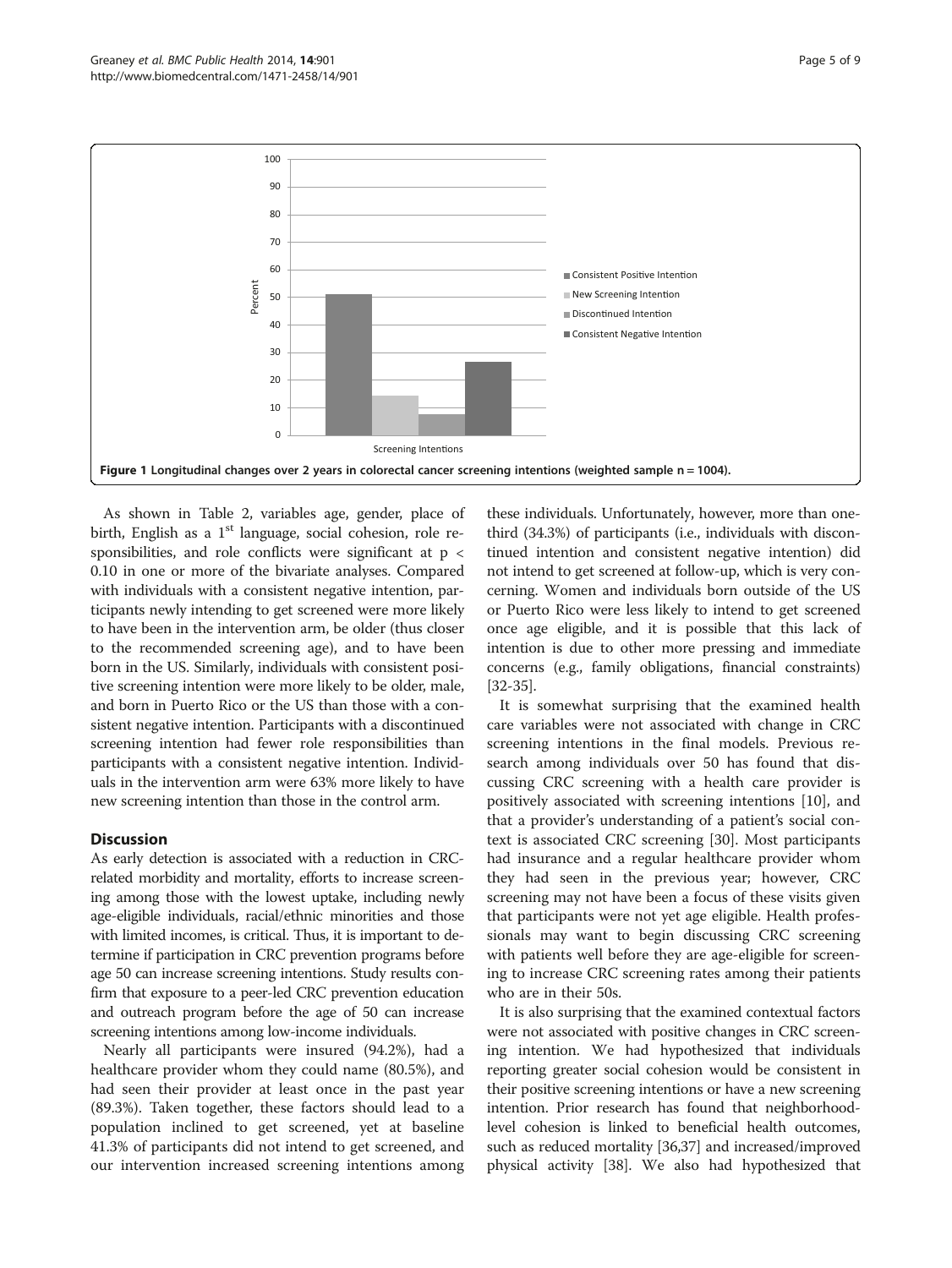|                                              | Change in CRC screening Intentions |                                            |                               |                            |                                     |                       |
|----------------------------------------------|------------------------------------|--------------------------------------------|-------------------------------|----------------------------|-------------------------------------|-----------------------|
|                                              |                                    | Consistent positive intention <sup>b</sup> |                               | New intention <sup>c</sup> | Discontinued intention <sup>d</sup> |                       |
|                                              | <b>Bivariate associations</b>      | <b>Final Model</b>                         | <b>Bivariate associations</b> | <b>Final model</b>         | <b>Bivariate associations</b>       | <b>Final model</b>    |
|                                              | OR (95% CI)                        | OR (95% CI)                                | OR (95% CI)                   | OR (95% CI)                | OR (95% CI)                         | OR (95% CI)           |
| <b>Intervention Status</b>                   |                                    |                                            |                               |                            |                                     |                       |
| Intervention (v. control)                    | 1.38 (0.65, 2.92)                  | 1.52(0.73, 3.16)                           | 1.31(0.81, 2.12)              | $1.63$ (1.03, 2.57)**      | $0.82$ $(0.25, 2.76)$               | $0.91$ (0.20, 4.05)   |
| Socio-demographics                           |                                    |                                            |                               |                            |                                     |                       |
| Age (SE)                                     | $1.03$ (1.01, 1.06)**              | $1.04$ (1.02, 1.07)**                      | $1.02$ (1.00, 1.05)*          | $1.04$ (1.01, 1.07)**      | $1.02$ (1.00, 1.05)*                | 1.02 (0.98, 1.06)     |
| Male (v. female)                             | $1.89$ (1.05. 3.43)**              | 2.28 (1.06, 4.09)**                        | $1.65$ (0.58, 4.74)           | 2.05 (0.64, 6.61)          | 1.80 (0.39, 8.21)                   | 1.90 (0.38, 9.45)     |
| Race/ethnicity                               |                                    |                                            |                               |                            |                                     |                       |
| Hispanic (v. White/Other)                    | $0.83$ $(0.39, 1.79)$              |                                            | $0.76$ $(0.29, 2.00)$         |                            | 1.30 (0.38, 4.48)                   |                       |
| Black (v. White/Other)                       | 0.70(0.27, 1.77)                   |                                            | 0.91(0.34, 2.45)              |                            | 0.57(0.14, 2.32)                    |                       |
| Below/At poverty line (v. above)             | 1.26 (0.77, 2.06)                  |                                            | 1.38 (0.76, 2.52)             |                            | 1.47 (0.73, 2.98)                   |                       |
| Education                                    |                                    |                                            |                               |                            |                                     |                       |
| < high school diploma (HSD) (v. > HSD)       | 1.23 (0.85, 1.77)                  |                                            | 1.30 (0.86, 1.98)             |                            | $0.91$ $(0.40, 2.03)$               |                       |
| HSD or equivalent ( $v. >$ HSD)              | 1.23 (0.72, 2.07)                  |                                            | 1.50 (0.77, 2.93)             |                            | 1.11(0.37, 3.36)                    |                       |
| Place of birth                               |                                    |                                            |                               |                            |                                     |                       |
| US                                           | 1.51 (0.79, 2.86)                  | 1.94 (1.06, 3.53)**                        | 3.04 (1.84, 5.02)**           | $3.71$ (2.21, 6.23)**      | 1.48 (0.58, 3.77)                   |                       |
| Puerto Rico                                  | $1.63$ (1.10, 2.42)**              | 1.54 (1.07, 2.21)**                        | 2.10 (0.98, 4.49)*            | 1.99 (0.84, 4.68)          | 1.36, (0.58, 3.19)                  |                       |
| Other                                        | <b>REF</b>                         | <b>REF</b>                                 | <b>REF</b>                    | <b>REF</b>                 | <b>REF</b>                          |                       |
| English 1 <sup>st</sup> language (Yes v. no) | 1.38 (0.85, 2.24)                  |                                            | 1.89 (1.09, 3.28)**           |                            | 1.09 (0.53, 2.27)                   |                       |
| Insurance status                             |                                    |                                            |                               |                            |                                     |                       |
| None (v. Public + private)                   | 1.04 (0.27, 3.92)                  |                                            | 1.73 (0.34, 8.87)             |                            | $0.87$ (0.20, 3.88)                 |                       |
| Public only (v. Public + private)            | 0.97 (0.35, 2.70)                  |                                            | 2.25 (0.46, 10.90)            |                            | 0.90(0.28, 2.92)                    |                       |
| Private only (v. Public + private)           | 1.21 (0.48, 3.06)                  |                                            | 1.87 (0.45, 7.72)             |                            | $0.78$ $(0.23, 2.68)$               |                       |
| <b>Contextual factors</b>                    |                                    |                                            |                               |                            |                                     |                       |
| Social cohesion (mean)                       | 1.32 (0.94, 1.87)                  |                                            | 1.30 (0.78, 2.17)             |                            | 0.98(0.47, 2.04)                    |                       |
| # Role responsibilities (0-1 v. 2-3)         | $0.64$ (0.41, 1.00)**              |                                            | $0.91$ $(0.45, 1.83)$         |                            | $0.47$ (0.27, 0.84)**               | $0.49$ (0.27, 0.90)** |
| Roles conflicts (yes v. no) <sup>e</sup>     | 1.21 (0.79, 1.87)                  |                                            | $0.61$ $(0.30, 1.25)$         |                            | 1.86 (0.92, 3.72)*                  |                       |

<span id="page-5-0"></span>Table 2 The bivariate associations and the final multivariate models predicting change in colorectal cancer (CRC) screening intention (v. consistent negative intention)<sup>a</sup> among study participants (sample n = 692, weighted sample = 1,004)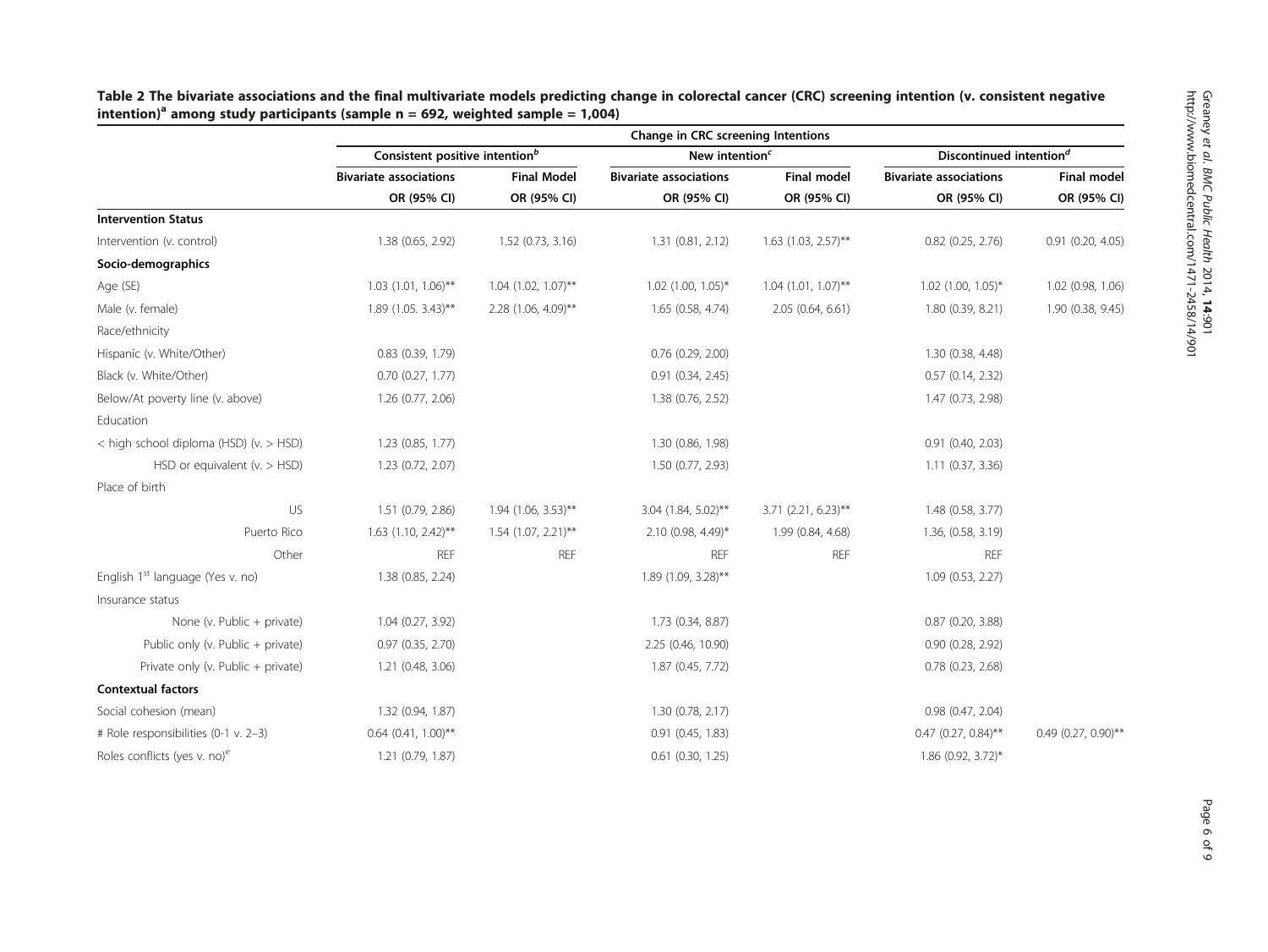| intention) <sup>a</sup> among study participants (sample $n = 692$ , weighted sample = 1,004) (Continued) |                       |                   |                       |  |  |
|-----------------------------------------------------------------------------------------------------------|-----------------------|-------------------|-----------------------|--|--|
| <b>Health care factors</b>                                                                                |                       |                   |                       |  |  |
| Have regular MD or $NP^e$ (yes v. no)                                                                     | 1.05(0.62, 1.75)      | 0.71(0.43, 1.17)  | 0.69(0.42, 1.14)      |  |  |
| MDR/NP understands social context                                                                         |                       |                   |                       |  |  |
| 0 (v. 3)                                                                                                  | $0.63$ (0.40, 0.98)** | 0.99(0.54, 1.79)  | 0.98(0.39, 2.47)      |  |  |
| 1 (v. 3)                                                                                                  | 0.88(0.40, 1.90)      | 1.44 (0.29, 7.24) | 1.62(0.57, 4.62)      |  |  |
| 2 (v. 3)                                                                                                  | 1.08(0.70, 1.65)      | 0.88(0.46.1.69)   | $0.61$ $(0.13, 2.78)$ |  |  |
| # times saw regular MD/NP last year                                                                       |                       |                   |                       |  |  |
| $0 (v. 12+)$                                                                                              | 0.65(0.27, 1.55)      | 1.30 (0.34, 4.95) | 0.87(0.12, 6.32)      |  |  |
| $1-3$ (v. $12+$ )                                                                                         | 0.93(0.49, 1.78)      | 0.81(0.26, 2.50)  | 1.11(0.12, 10.16)     |  |  |
| $4 < 12$ (v. 12+)                                                                                         | 1.14(0.59, 2.19)      | 0.94(0.32, 2.76)  | 1.14 (0.11, 11.79)    |  |  |

Table 2 The bivariate associations and the final multivariate models predicting change in colorectal cancer (CRC) screening intention (v. consistent negative

Notes: <sup>a</sup>For all models "consistent negative intention [no screening intention at baseline and follow-up]" is the referent; <sup>b</sup>Continued positive intention (yes at baseline and follow-up); <sup>c</sup>New screening intention (no a baseline , yes at follow-up); <sup>d</sup>Discontinued intention (yes at baseline, no at follow-up); <sup>e</sup> OR = odds ratio; <sup>f</sup> NP = nurse practitioner; <sup>e</sup>Number of role responsibilities is the number of roles (earning money to supp family; taking care of children, taking care of household) for which the participant had most or all the responsibility. \*significant at  $p = 10$ ; \*\*significant at  $p = 0.05$ .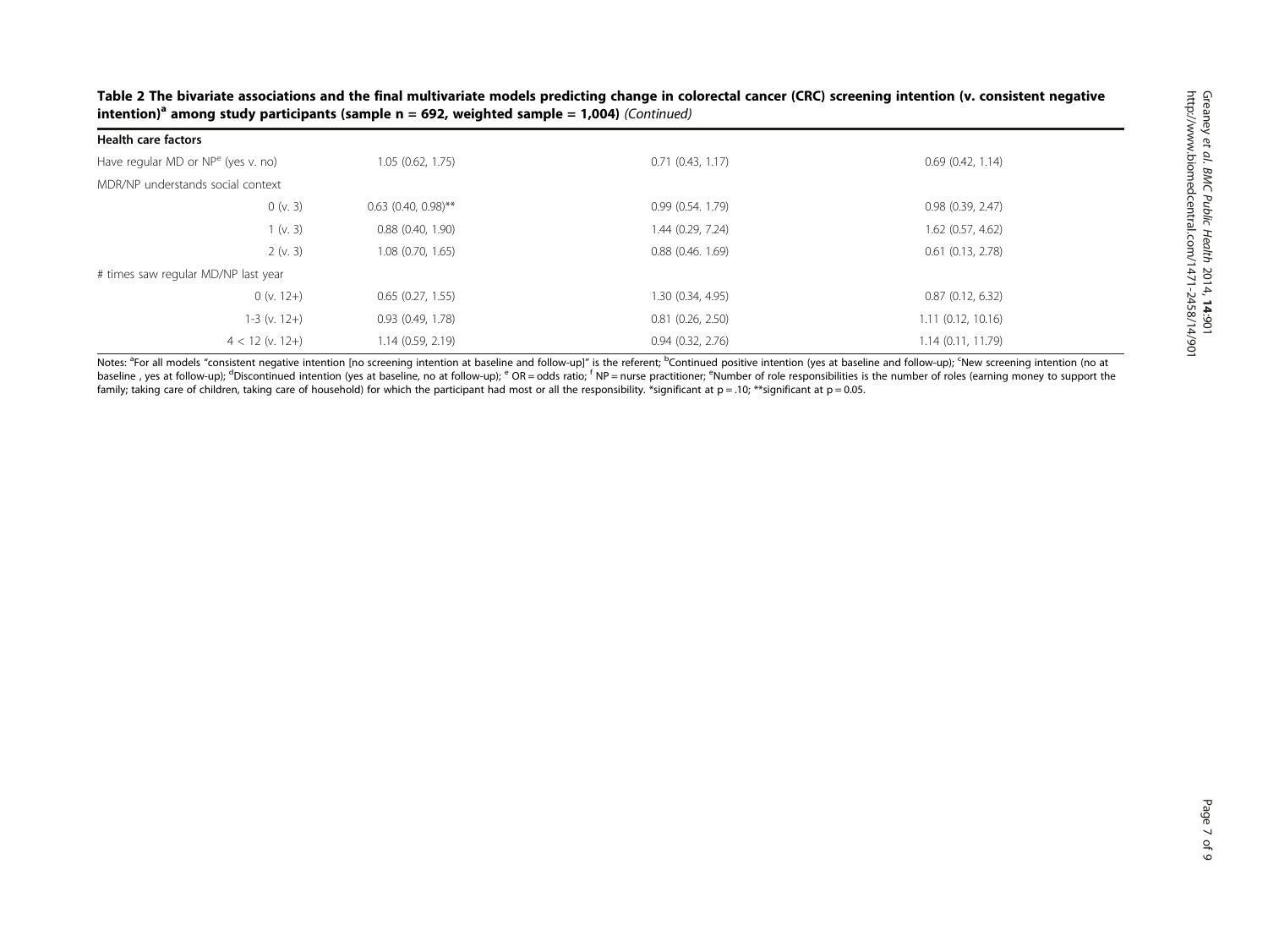<span id="page-7-0"></span>participants reporting greater role responsibilities and/or role conflicts would be consistent in their negative screening intentions due to competing priorities and time constraints. However, individuals who reported fewer roles and responsibilities were more likely to have a discontinued screening intention than were individuals who remained consistent in the intention to get screened. It is possible that individuals with fewer day-to-day responsibilities and/or individuals depending on them may feel that taking care of their future health only impacts themselves and thus is not as much of a priority [\[39,40\]](#page-8-0).

This study should be considered in the context of its limitations and strengths. One limitation is that we did not assess the reasons participants intended or did not intend to get screened. Further, by study design, we were not able to determine screening status once participants reached age eligibility. Additionally, we can not accurately determine at what age people with positive screening intentions intended to get screened (e.g. as soon as turning 50 vs. later). It is possible that individuals who intended to get screened for CRC did not intend to be screened as soon as they turned 50. Study strengths include a longitudinal study design and sample that was racially/ethnically diverse and largely low-income, although this may limit generalizablity to populations with higher incomes. However, since, CRC screening rates are lowest among lower income groups [1[,11,12](#page-8-0)], investigation screening uptake in this group, despite the possibility generalizability issues, has value. Study strengths include a longitudinal study design and sample that was racially/ethnically diverse and largely low-income, although this may limit generalizablity to populations with higher incomes. In addition, this is one of the first studies, to our knowledge, to examine longitudinal change in CRC screening intention among younger adults.

Future research is warranted to discern whether CRC screening education prior to the age of 50 increases uptake of CRC cancer screening upon turning 50. As well, additional research, using similar interventions, would be well poised to determine if the same level of success can be achieved among populations with less health care access, as it is possible that these interventions could have an even stronger impact on promoting positive screening intentions.

## Conclusion

This study confirms that interventions have the potential to create positive changes in screening intentions among low-income urban adults under the age of 50. Participants newly intending to get screened were more likely to have been in the intervention arm, be older, and to have been born in the US. Continuing these types of efforts are important, as increasing CRC screening among newly age eligible patients, especially populations with the greatest CRC burden, could significantly reduce CRC morbidity and mortality and address existing CRC disparities. Study results clearly support encouraging individuals less than 50 years of age to participate in peer-led interventions designed to promote CRC screening as one mechanism to increase intentions to be screened.

#### **Abbreviations**

BRFSS: Behavioral Risk Factor Surveillance Survey; CRC: Colorectal cancer; FOBT: Fecal occult blood tests; ODH: Open Doors to Health; PCP: Primary care provider.

#### Competing interests

The authors declare that they have no competing interests.

#### Authors' contributions

MG participated in the design of the study and drafted the manuscript. EP participated in the design of the study, performed the statistical analysis, and in drafting the manuscript. KS participated in data interpretation and in drafting the manuscript. EG and SS participated in the design of the study and in manuscript preparation. KE conceived of the study, and participated in its design and coordination and in drafting the manuscript. All authors read and approved the final manuscript.

#### Acknowledgements

This research was supported by grants from NIH (R01 CA098864, 1K05 CA124415). Sapna Syngal, MD was supported by supported by NIH Grant K24CA11343. We would like to thank all the individuals who participated in the Open Doors to Health Study. Additionally, we would like to thank Serena Houghton University of Massachusetts, School of Public Health and Health Sciences, for her statistical support.

#### Author details

<sup>1</sup> Health Studies & Department of Kinesiology, University of Rhode Island, 25 West Independence Way, Kingston, RI 02881, USA. <sup>2</sup>University of Massachusetts, School of Public Health and Health Sciences, Amherst, MA 01003, USA. <sup>3</sup>Center for Community-Based Research, Dana Farber Cancer Institute, 450 Brookline Avenue, Boston, MA 02215, USA. <sup>4</sup> Dana-Farber Cancer Institute, 450 Brookline Avenue, Boston, MA 02215, USA. <sup>5</sup>Brigham and Women's Hospital, Boston, MA 02215, USA. <sup>6</sup>Harvard School of Public Health 655 Huntington Ave., Boston, MA 02215, USA.

#### Received: 20 January 2014 Accepted: 26 August 2014 Published: 1 September 2014

#### References

- 1. American Cancer Society. Cancer: Cancer Prevention and Early Detection Facts and Figures 2011. In Atlanta: American Cancer Society; 2011.
- 2. Jemal A, Siegel R, Xu J, Ward E: Cancer statistics, 2010. CA Cancer J Clin 2010, 60:277–300.
- 3. Whitlock EP, Lin JS, Liles E, Beil TL, Fu R: Screening for colorectal cancer: a targeted, updated systematic review for the U.S. Preventive Services Task Force. Ann Intern Med 2008, 149:638–658.
- 4. Calonge N, Petitti DB, DeWitt TG, Dietrich AJ, Gregory KD, Harris R, Isham G, LeFevre ML, Leipzig RM, Loveland-Cherry C, Marion LN, Melnyk B, Moyer VA, Ockene JK, Sawaya GF, Yawn BP: Screening for colorectal cancer: U.S. Preventive Services Task Force recommendation statement. Ann Intern Med 2008, 149:627–637.
- 5. Rim SH, Joseph DA, Steele CB, Thompson TD, Seeff LC: Colorectal cancer screening - United States, 2002, 2004, 2006, and 2008. MMWR Surveill Summ 2011, 60(Suppl):42–46.
- Joseph DA, King JB, Miller JW, Richardson LC: Prevalence of Colorectal Cancer Screening Among Adults — Behavioral Risk Factor Surveillance System, United States, 2010. MMWR Morb Mortal Wkly Report CDC 2012, 61:51–56.
- 7. Seeff LC, Nadel MR, Klabunde CN, Thompson T, Shapiro JA, Vernon SW, Coates RJ: Patterns and predictors of colorectal cancer test use in the adult U.S. population. Cancer 2004, 100:2093–2103.